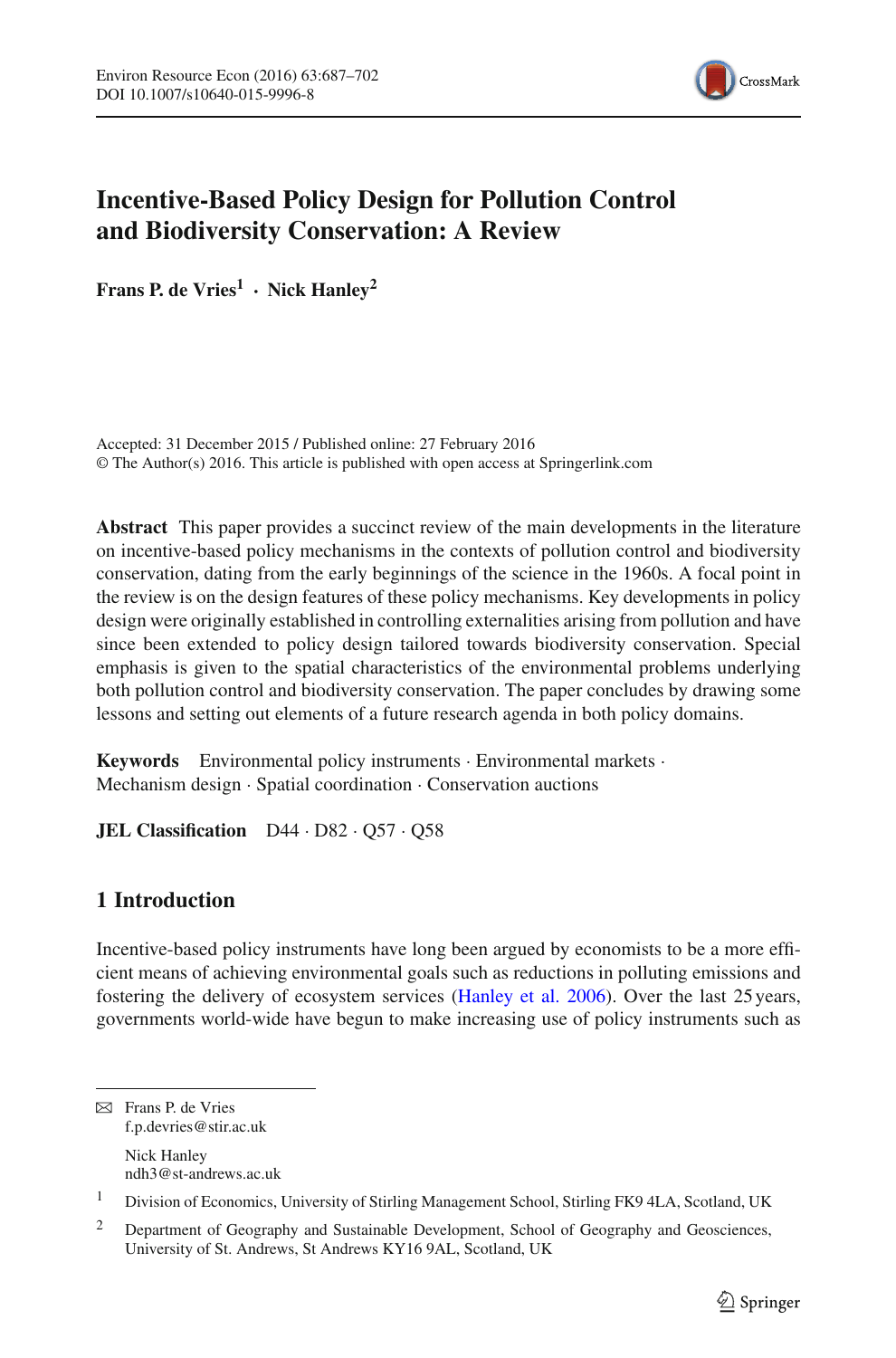"green" taxes and tradable pollution permits in an attempt to achieve environmental targets in a more cost-effective manner. One high-profile example is the European Union's Emissions Trading System (EU ETS) for carbon emissions. Another is the recently-ended programme of  $SO<sub>2</sub>$  credit trading in the U.S. The use of incentive-based policy mechanisms has also increasingly found its way into policy-making in the area of biodiversity conservation and ecosystem services delivery. For instance, so-called "payments for ecosystem service" (PES) schemes have been promoted in the EU 2020 Biodiversity Strategy and have also been implemented in many EU countries as part of a package of agri-environment schemes. However, applying incentive-based instruments to achieve an improved delivery of ecosystem services from private land (comprising much of Europe's forests and almost all of its agricultural areas) has proved difficult in many cases.

Dating from the millennium ecosystem assessment (MEA [2005](#page-14-0)), the concept of ecosystem services has dominated public and scientific discussion of the role of "nature" in supporting human well-being. Exercises such as TEEB [\(http://teebweb.org\)](http://teebweb.org) and the UK NEA [\(http://](http://uknea.unep-wcmc.org/) [uknea.unep-wcmc.org/\)](http://uknea.unep-wcmc.org/) have highlighted the types of ecosystem services which are produced by the functioning of ecosystems and the biodiversity which they contain; how these services enhance human well-being, and what their economic value of such benefits might be; and the factors which explain trends in ecosystem extent and condition over time. The supply of ecosystem services and biodiversity typically goes unrewarded by market forces owing to missing markets: private landowners usually receive no direct financial reward for enhancing or protecting biodiversity, owing to the non-rivalness and non-excludability of these benefits [\(Hanley et al. 2006](#page-13-0)). Indeed, protecting biodiversity typically comes at an opportunity cost to landowners—for example, if it requires forgoing profitable land conversion or intensification. Similar arguments hold for the supply of many ecosystem services. Given the many market failures which characterize the supply of ecosystem services and the conservation of biodiversity, scholars have investigated the properties of alternative designs of PES schemes to partly correct these market failures (e.g., [OECD 2010a;](#page-14-1) [Wünscher et al. 2008;](#page-15-0) [Engel et al.](#page-13-1) [2008](#page-13-1); [Miteva et al. 2012\)](#page-14-2).

However, the TEEB and UK NEA exercises reveal substantial gaps in our knowledge; not only over how to value changes in ecosystem services and biodiversity, but also on how to best design effective PES markets [\(Banerjee et al. 2013](#page-12-0); [Polasky et al. 2014\)](#page-14-3). This paper attempts to shed some light on the main lessons we have learnt from the disciplinary perspective of environmental and resource economics.<sup>[1](#page-1-0)</sup> We review the key literature on how incentive-based environmental policy can be utilized to encourage the private provision of ecosystem services and biodiversity conservation.<sup>2</sup> However, we will first present a bird's eye view of the main incentive-based mechanisms that have been developed in the context of pollution control, since this was the problem which first shaped economists thinking on the use of incentives to improve environmental performance in an optimal or a cost-effective manner. Once this account has been established, we aim at showing how such schemes have been "translated" for use in the context of biodiversity protection and conservation.

Given the succinct nature of this review, our paper does not aim to provide an exhaustive account of the historical tracks of incentive-based mechanisms in both these domains. However, by sketching the main policy developments over time in the domains of pollution control and biodiversity conservation, we aim to provide readers with an impression of the current status of the literature in order to draw a future research agenda. In Sect. [2](#page-2-0) we will start by sketching the origins and main developments in incentive-based policy mechanism

<sup>1</sup> For an earlier, albeit more comprehensive survey of the literature, see [Cropper and Oates](#page-13-2) [\(1992](#page-13-2)).

<span id="page-1-1"></span><span id="page-1-0"></span><sup>&</sup>lt;sup>2</sup> See [Jack et al.](#page-14-4) [\(2008\)](#page-14-4) for an earlier paper reviewing the experience of incentive-based PES schemes.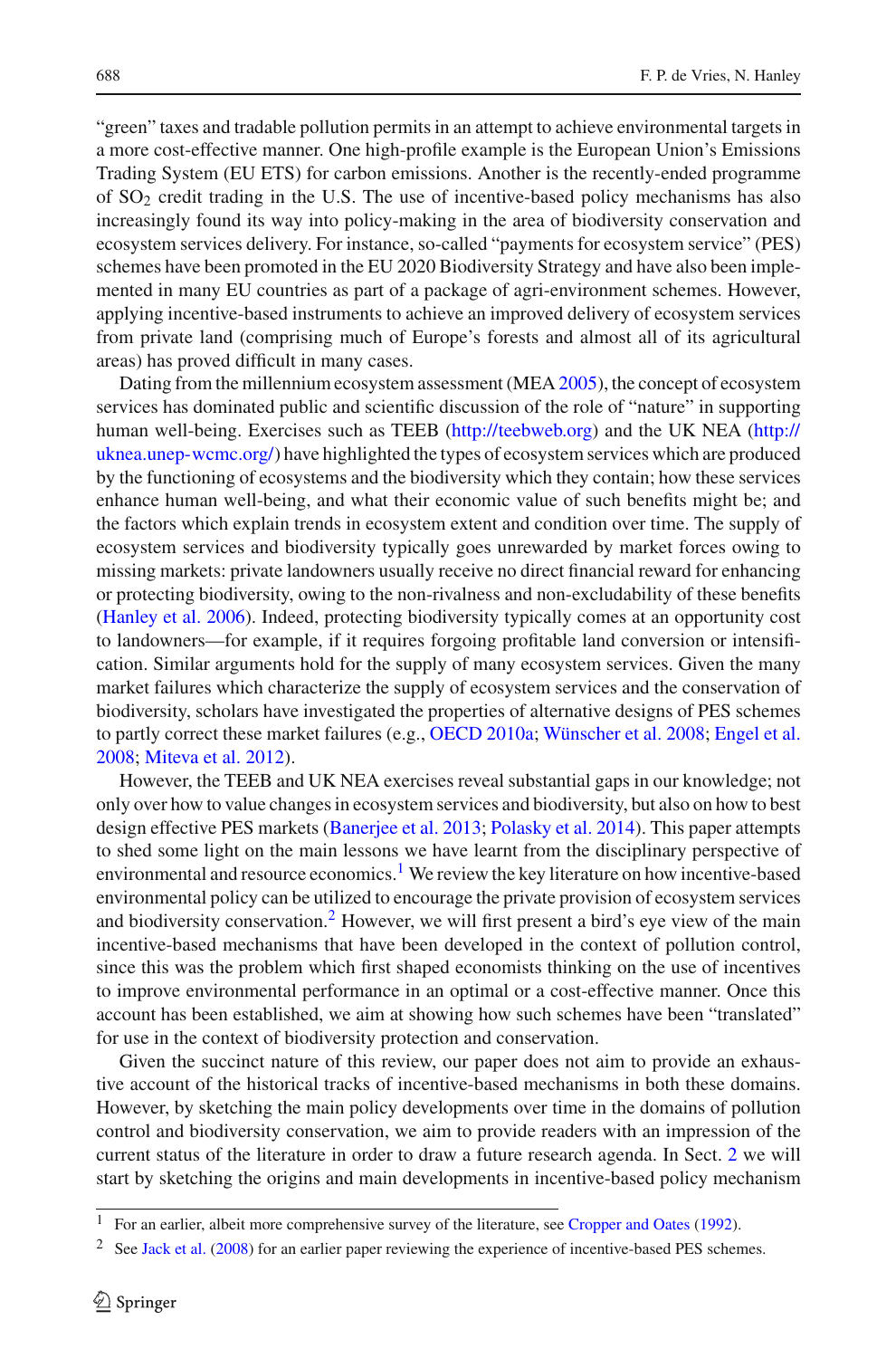for pollution control. Here we will particularly discuss the main properties of (Pigouvian) taxes and tradeable pollution markets, and will try to establish and identify the current status of these mechanisms. This will serve as a stepping stone for the discussion of the main developments and implementation of incentive-based schemes in the context of biodiversity conservation in Sect. [3.](#page-7-0) As we will see, this academic discussion has mainly been centred around the use of payments for biodiversity protection, including the use of conservation auctions. Finally, in Sect. [4](#page-11-0) we make some concluding comments and suggest some elements of a future research agenda.

## <span id="page-2-0"></span>**2 Incentive-Based Mechanisms for Pollution Control**[3](#page-2-1)

#### **2.1 Pollution Taxes**

The idea of a government introducing a tax or subsidy to correct for the presence of externalities is an old one in economics, dating to Pigou's *Economics of Welfare* in 1920 [\(Pearce 2002\)](#page-14-5). Market failure as an explanation for environmental problems is even older in economics, originating in Marshall's discussion of market failure relating to fisheries [\(Gómez-Baggethun et al.](#page-13-3) [2010](#page-13-3)). Pigou suggested that governments should introduce a tax, now known as a Pigovian tax, as an optimal tax on a negative externality. He offered the example of air pollution in Manchester as a case where externalities of production were creating significant damage costs on society, and where such as tax could improve national well-being. However, there are massive practical and considerable theoretical problems in using such an optimal pollution tax [\(Baumol and Oates 1988\)](#page-13-4).

The idea of bargaining solutions to externality problems, associated with[Coase](#page-13-5) [\(1960](#page-13-5)), has long been held up as an alternative means of attaining the optimal level of pollution. However, this concept runs into difficulties as a practical proposition for environmental policy once multiple parties, cumulative pollutants, free riding and moral hazard are considered. This meant the field was open to a new and more practical way of pricing pollution.

In the early 1970s, not one but two practical solutions to the problem of pricing externalities were proposed. Baumol and Oates (1971) showed that an efficient outcome could be achieved by setting a per-unit tax on polluting emissions. As [Baumol and Oates](#page-13-4) [\(1988\)](#page-13-4) put it: *"A tax rate set at a level that achieves the desired reduction in the total emission of pollutants will satisfy the necessary conditions for the minimisation of the programme's cost to society."* All that was required for this to be so was for firms to be cost-minimisers, and for a regulator to be able to identify and then implement the correct tax rate, given its environmental target, Faced with having to pay a tax, *t*, on each unit of emissions, the cost-minimizing response for a firm is to move along its Marginal Abatement Cost (MAC) curve to the point where  $t = MAC$ . If all firms do this, then marginal abatement costs are equalised across polluters, a necessary condition for achieving the pollution standard (target) at the lowest aggregate abatement cost. The tax rate *t* is set equal to the shadow price of the emissions target, and is determined both by the severity of this target and the position of the aggregate MAC curve.

If regulators face uncertainty about these MAC functions, and thus about the correct tax rate, then they need to iterate onto the correct rate: setting a best-guess tax rate, and then revising this rate up or down dependent on the resultant level of emissions relative to the target [\(Baumol 1972\)](#page-13-7). This iterative approach would also be needed where abatement costs are shifting over time, partly due to technological change, and partly due to changes in prices

<span id="page-2-1"></span><sup>3</sup> Note that parts of this section draw extensively on chapter 5 of [Hanley et al.](#page-13-0) [\(2006](#page-13-0)).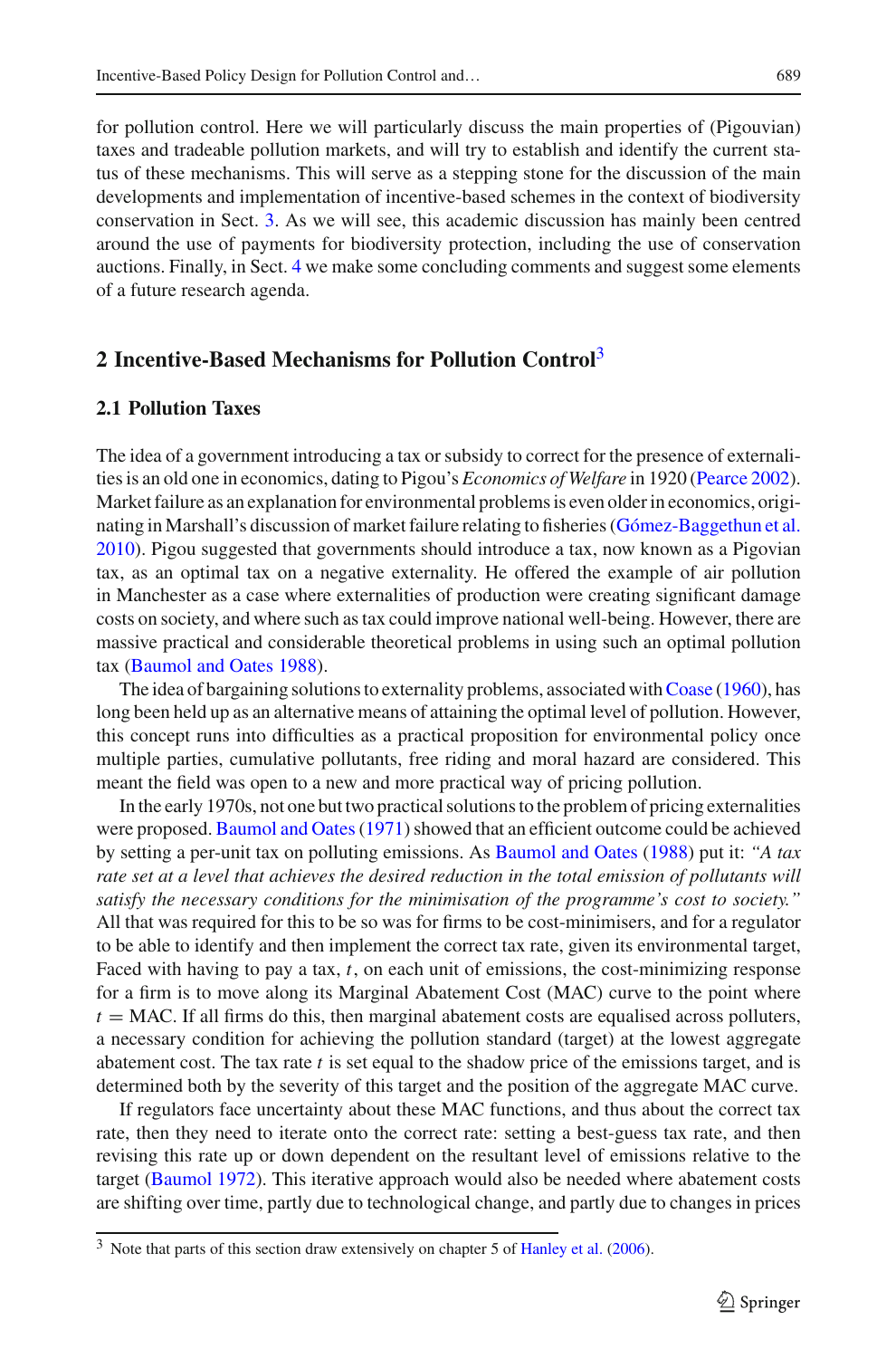of inputs and outputs. However, such an approach to tax setting could impose adjustment costs on firms [\(Walker and Storey 1977\)](#page-15-1), and gives forward-looking firms an incentive to behave strategically, since future tax levels depend on current period emissions for all firms [\(Karp and Livernois 1994](#page-14-6)). Experimental studies have recently tried to establish the overall welfare effects of such dynamic tax models where the regulator is unsure about what tax rate to set (see, for example, [Vossler et al. 2013\)](#page-15-2).

The original work by Baumol and Oates described above relates to a "uniformly mixed pollutant", where damages depend only on aggregate emissions and not their spatial distribution. However, for many potentially polluting substances, ambient concentrations at a given monitoring point are dependent not just on the total amount of emissions but their spatial location too. Targets set for such pollution problems are likely to be in terms of some ambient measure of pollutant concentrations such as  $NO<sub>X</sub>$  and  $PM<sub>10</sub>$ . The implications for the Baumol and Oates theorem of a non-uniformly mixed pollutant are that a single tax rate will no longer be efficient, since the tax rate should vary across sources according to their marginal impacts on ambient air or water quality levels. Suppose that the ambient level of pollution at any monitoring point *j*, *a<sub>j</sub>*, is a function of emissions from all sources:  $a_j = \sum_k d_{jk} e_k$ . The  $d_{ik}$  coefficients are often referred to as "transfer coefficients" where there are  $k = 1, \ldots, K$ sources and  $j = 1, \ldots, J$  monitoring points. In the context of water quality, for example, the transfer coefficient  $d_{ik}$  shows the impact of discharges from source  $k$  on water quality at monitoring point *j*. For non-uniformly mixed pollutants, the regulatory agency's target might be specified as  $\sum_k d_{jk}e_k \le a_j^*$ , where  $a_j^*$  is the ambient target at monitoring point *j*. The regulator's problem is now to minimise aggregate abatement costs subject to this constraint. In order to achieve an efficient solution, each firm must face a different tax rate, which is determined by that firm's degradation of environmental quality at each monitoring point (given by the transfer coefficients), and by the ambient target itself, i.e., is equal to  $\sum_{j} d_{jk} \mu_j$  for firm *j*. As Tietenberg [\(1974](#page-15-3), p. 464) argued: *"forcing upwind and downwind polluters to pay the same tax (can) produce the desired concentration (reduction), but at a cost which exceeds the minimum cost means of achieving that concentration.*" There are clear links between this finding and the ambient pollution trading idea, which we will discuss in more detail below.

Another complication relates to non-point source pollution. If nutrient run-off from farmland which pollutes waterways is too costly or just impossible to monitor at the farm (source) level, then one cannot tax actual emissions. One alternative is to tax the inputs (such as fertilizers), which contribute to this non-point source pollution. [Common](#page-13-8) [\(1977\)](#page-13-8) first showed that, so long as the "pollution production function" relating inputs to emissions is known, a desired reduction in emissions can be achieved at least cost by means of a tax on inputs. However, such pollution production functions may be partly stochastic, and may vary spatially and over time [\(Aftab et al. 2007](#page-12-1)). Input taxes may also involve problems when input substitution occurs if the substitute input has adverse environmental effects.

An alternative tax solution suggested in the literature for non-point source pollution is Segerson's [\(1988\)](#page-14-7) ambient tax. This idea addresses the moral hazard aspect of this kind of pollution: if a farmer knows that his emissions cannot be monitored and if emissions reduction is costly, then there is an incentive to shirk on pollution control. The Segerson tax is composed of two components: a per unit tax or subsidy, which depends on the difference between actual ambient levels and the target, and a lump-sum penalty, which is imposed if emissions are too high so that the target is not reached [\(Hanley et al. 2006](#page-13-0), chapter 4). Alternatively, the scheme can be set up as a situation where each firm faces a tax payment which is only positive if ambient pollution exceeds a threshold, and where the tax rate depends on the difference between ambient quality and this threshold [\(Suter and Vossler 2014](#page-15-4)). The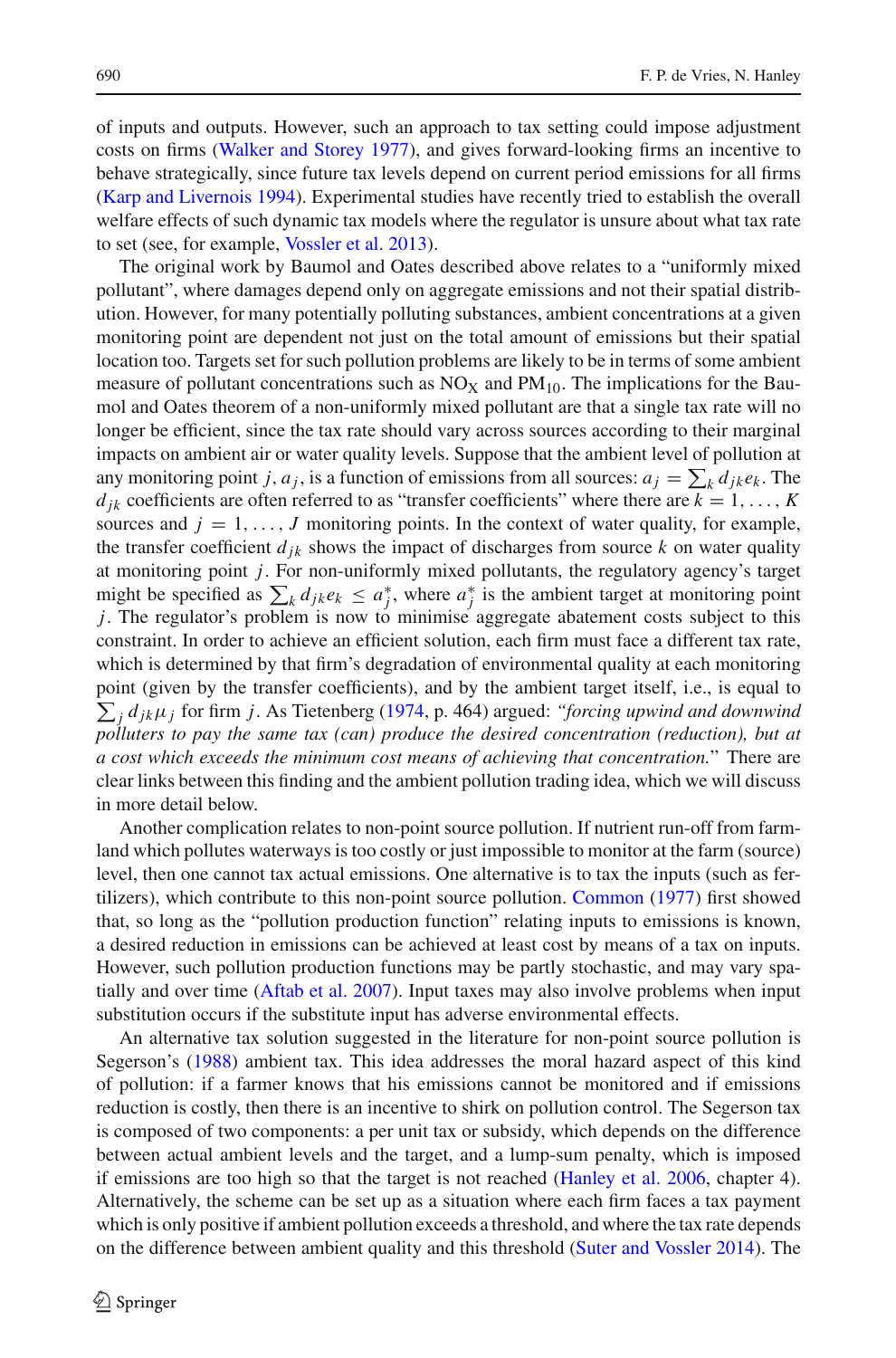threshold for triggering payments can be different from the target level of ambient quality. A large literature has since emerged on the conditions under which ambient taxes can achieve an efficient outcome. Part of this literature is addressed to the nature of the damage cost function, and to the extent of abatement options open to the farmer [\(Horan et al. 1998](#page-14-8)). Part of it relates to the beliefs of regulators and farmers about the relationship between farm-level land management and emissions, and ambient pollution levels [\(Cabe and Herriges 1992\)](#page-13-9). Experimental tests of the consequence of the shape of the damage function, the nature of the ambient tax schedule and the degree to which farmers communicate with each other include [Suter et al.](#page-15-5) [\(2008](#page-15-5)), who compare linear with non-linear tax schedules. Other approaches to applying pricing to non-point pollution include estimated emissions taxes, or subsidies for changes in land/livestock management or land use.

There are now many examples of Baumol and Oates-type pollution taxes in use in environmental policy world-wide. These include taxes on inputs, such as fertilizer, pesticide<sup>4</sup> and fuel taxes (the latter constituted the biggest single category by value of environmental taxes in the OECD in 2010); taxes on estimated emissions, such as  $CO<sub>2</sub>$  taxes, and taxes on measured emissions, such as the Swedish  $N_{\rm OX}$  tax on combustion plants and the  $N_{\rm OX}$  tax in New South Wales, Australia [\(OECD 2010b](#page-14-9)). Within the European Union, environmental tax revenues are dominated by energy and transport taxes (e.g., on freight transport). Many countries also tax the disposal of solid wastes to landfill sites. What the European Environment Agency classifies as "environmental tax revenues" have risen slowly in real terms—by around 19%—since 1995 (EEA [2014](#page-13-10)). However, no examples exist of the kinds of ambient damage-weighted schemes described above for non-uniformly mixed pollutants, or of Segerson-type ambient pollution tax schemes. This may possibly be due to the complexity of the former and the perceived unfairness of the latter, since the tax liability of individuals depends on the actions of others, and not just the pollution due to the actions of that individual.

#### **2.2 Tradeable Pollution Permits**

An alternative approach to pollution taxes as a way of achieving a target reduction in pollution at least cost is that of tradeable pollution permits (TPPs). This idea originated with [Crocker](#page-13-11) [\(1966](#page-13-11)) and [Dales](#page-13-12) [\(1968](#page-13-12)), whilst the original proof of the least-cost property of TPPs is due to [Montgomery](#page-14-10) [\(1972](#page-14-10)). The main idea behind TPPs is to allocate emission rights and make them tradeable. This results in a market for the right to pollute and consequently in the emergence of a market price for this right. If the permit market is competitive and all possible gains from trade are realized, this market minimizes the resource costs of achieving a pollution abatement target. At the outset of the scheme, permits may be issued through grandfathering or auctioning. In either case, firms are then allowed to trade these permits. We expect firms with relatively high MACs to be buyers and firm with relatively low MACs to be sellers, assuming that the initial permit allocation is not cost minimizing. In equilibrium, each firm equates the permit price, *p*∗, with its MAC schedule. For a uniformly-mixed pollutant this is a necessary condition for individual cost-minimisation across all dischargers. These reactions by firms move them to their cost-minimising positions and imply differing emission levels (and emission reductions) across firms, just as with a Baumol and Oates tax.

Fowlie and Muller [\(2013\)](#page-13-13) and Muller and Mendelsohn [\(2009](#page-14-11)) discuss the conceptual issues around how to design market-based regulation for non-uniformly mixed pollutants, and present contrasting empirical results on the net gains from trade with spatial differentiation. These gains from differentiation depend partly on the spatial variation in marginal damage

<span id="page-4-0"></span>Denmark and Norway have levied environmental taxes on pesticides and fertilisers.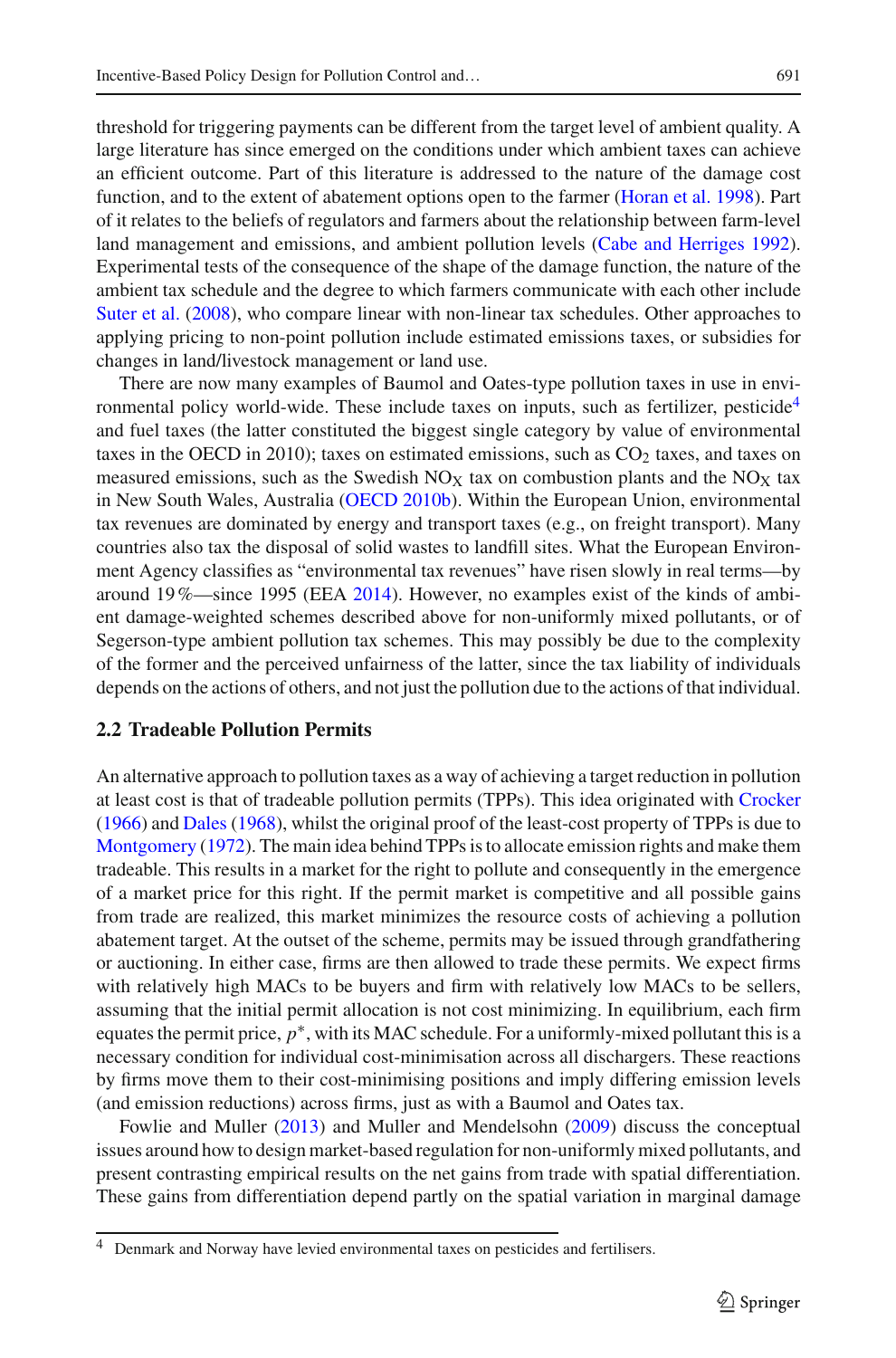costs. As these authors note, several alternatives to reflect spatial variations in marginal damage costs were proposed in the early literature. In an ambient permit system, permits are denominated in units of damage at receptors. There is a separate market in permits at each receptor, and firms must trade in as many markets as their emissions affect receptors. Transaction costs would therefore be relatively high. What is more, total emissions can rise as a result of trading, which may cause knock-on environmental problems such as an increase in the long-range transport of pollutants [\(Atkinson and Tietenberg 1987\)](#page-12-2). Allowing for spatial variation in damages can move a permit market closer to the outcome where marginal costs per unit of damage reduction are equalised across sources, but at the expense of a potential increase in transactions costs and a fall in the volume of trading.

Using an optimisation model where the regulator seeks to minimise the sum of damage and abatement costs (rather than just trying to hit an arbitrary target), [Fowlie and Muller](#page-13-13) [\(2013](#page-13-13)) show that the first-order condition for a socially-optimal allocation of abatement across sources can be expressed as:  $c'_{i}(e_{i})/c'_{j}(e_{j}) = \delta_{i}/\delta_{j}$ , where  $e_{i}$  and  $e_{j}$  are emissions from firm *i* and *j*, respectively, and  $\delta_i$  and  $\delta_j$  represent the marginal damages associated with one unit of emissions from each firm. Thus, in the permit market equilibrium, the ratio of marginal abatement costs must be equal to the ratio of damage costs across space. Each firm needs to hold enough permits to validate its emissions as weighted by its own marginal damage parameter relative to average damages. This outcome can be potentially achieved by declaring a matrix of trading ratios which show how many units of emissions reduction from a given source *i* are equivalent to one unit of emissions from another source *j*, known as the "numeraire source" [\(Muller and Mendelsohn 2009\)](#page-14-11). Muller and Mendelsohn show what these trading ratios look like for  $SO<sub>2</sub>$  emissions from a selection of sources in the United States, and compare the net effects on welfare of introducing such spatial differentiation into permit trading ratios. However, despite recognition by the U.S. courts that many existing tradeable permit schemes fail to allow for spatially-varying damages, in practice few examples exist of water quality trading markets which use such trading ratios: salinity trading in the Hunter River basin, Australia, and phosphorus trading in the Minnesota River being two rare examples [\(Fisher-Vanden and Olmstead 2013](#page-13-14)).

Three other issues have emerged in the literature that are worth noting here. First, an important consideration is whether firms should be allowed to bank or borrow permits across periods. For instance, a firm could decide to abate more than was required in the present period, earn credits and then bank these for use in a future period, when perhaps it thought abatement costs or permit prices would be higher. Allowing the banking of permits has been argued to be desirable since it can even out spikes in permit markets due to sudden increases in the demand for an output such as electricity [\(Ellerman et al. 2003\)](#page-13-15); can act as a hedge against uncertainty; and can encourage early reductions in emissions. Cason and Gangadharan [\(2006](#page-13-16)) found that prohibiting permit banking and borrowing in the laboratory resulted in much greater price instability, especially when external shocks (e.g., due to weather events) are correlated across firms. However, regulators may worry that banking will result in violations in environmental standards in some time periods. A possible explanation put forward by[Cason and Gangadharan](#page-13-16) [\(2006](#page-13-16)) for this non-compliance is that firms may perceive that benefits can be reaped from under-reporting emissions, so that unused permits can be utilized in future periods.

A second design issue relates to the possibility of allowing trade between point and non-point sources of pollution. For instance, both point sources (such as industrial plants and sewage treatment works) and non-point agricultural run-off are responsible for severe oxygen depletion in the northern Gulf of Mexico [\(Ribaudo et al. 2005\)](#page-14-12). Allowing trades between these two source types allows for cost-savings in pollution control, since marginal abatement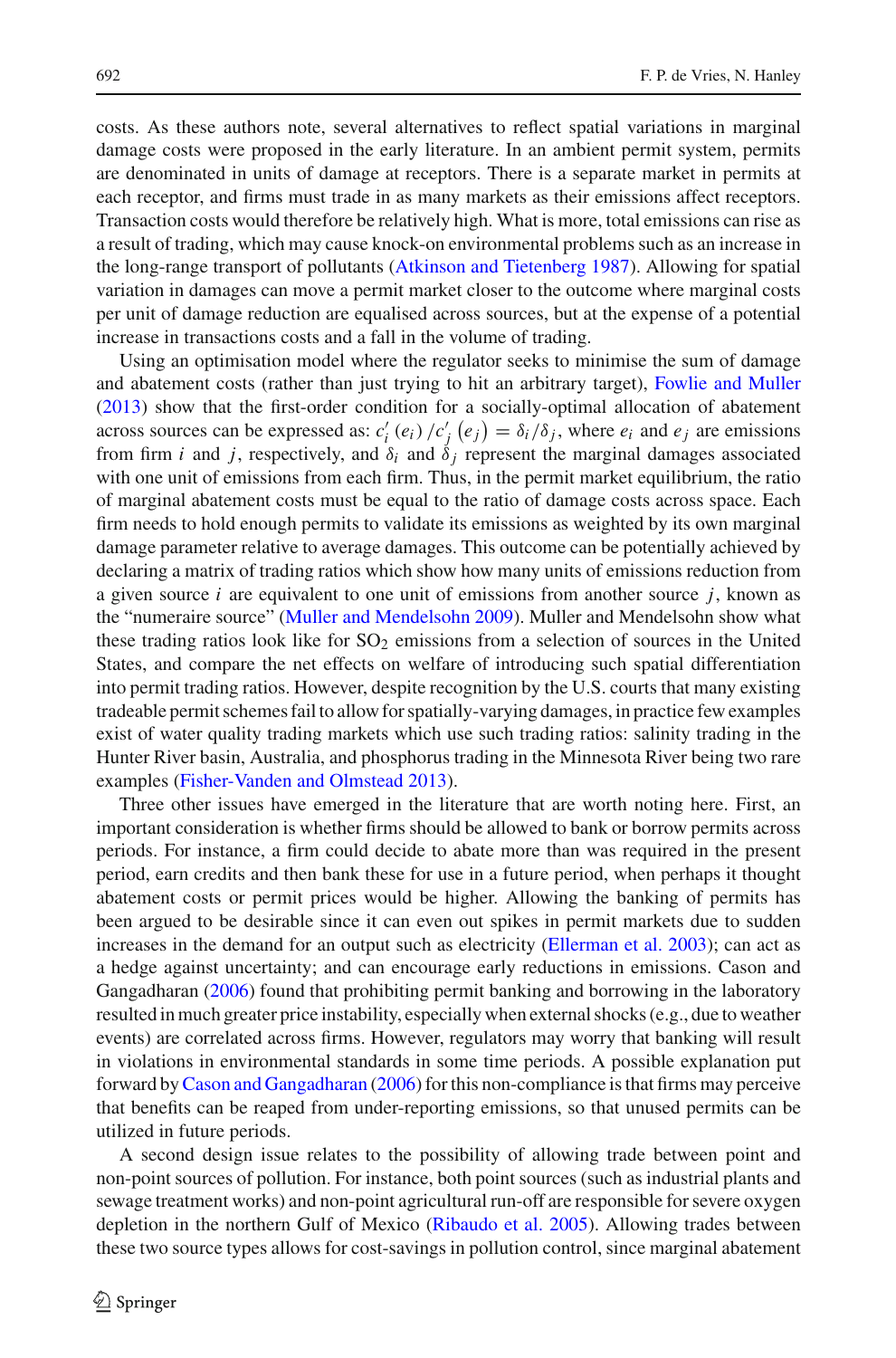costs for point sources were found to be typically greater than marginal abatement costs for non-point sources. Simulations showed that a net welfare gain of \$46 billion was possible with such trading. However, designing a point-nonpoint pollution trading scheme is complex [\(Shortle and Horan 2008](#page-14-13); [Stephenson and Shabman 2011\)](#page-14-14).

A third issue is that of whether and how to establish a price floor in a permit market, that is a minimum value below which the market price is not allowed to drop. A recent criticism of the EU ETS has been that the carbon price has been too low (partly due to the economic downturn post-2008) to provide a sufficient incentive for firms to invest in low-carbon technologies (e.g., [Burtraw et al. 2010\)](#page-13-17). Price floors can also help to moderate uncertainty over future permit prices (e.g., [Weber and Neuhoff 2010](#page-15-6)). [Wood and Jotzo](#page-15-7) [\(2011\)](#page-15-7) set out three mechanisms for establishing a price floor. First, the regulator can commit to buy permits once the price reaches a certain low level. Second, a reserve price can be used in permit auctions where sales are not made below this price. Third, a price floor can be established by an additional carbon tax operating alongside a permit trading scheme. Price ceilings could also be implemented, if there are fears that permit prices could be "too high".

Related to this is the problem of permit price volatility. A reserve auction can be used as an alternative mechanism to a price floor to reduce volatility: the regulator keeps back part of the total permit supply and then auctions this during periods of tight demand (e.g., [Murray et al. 2009\)](#page-14-15). Price collars, which set a moving ceiling and floor around the current period permit price have also been proposed as a means of mitigating price volatility, with the regulator stepping into the market to increase or decrease the supply to influence the price, or to pay subsidies or impose taxes in addition to the permit scheme. Perkis et al. (this issue) study price controls in the laboratory, in particular hard and soft price ceilings. Whilst a hard ceiling does not allow the permit price to rise above an absolute maximum level, a soft price ceiling is similar to the reserve auction with a minimum reserve price for permits (see also [Fell et al. 2012\)](#page-13-18). Perkis et al's study shows that hard ceilings are more effective in controlling permit price fluctuations relative to soft price ceilings, in particular in the case of a reserve auction with a price floor. From a permit market design perspective the results indicate that hard ceilings would be the preferred mechanism in view of controlling permit prices. Furthermore, recent evidence from a laboratory experiment by [Stranlund et al.](#page-14-16) [\(2014](#page-14-16)) suggests that complementing price controls with permit banking can reinforce price stability in a market environment where permit price fluctuations are driven by abatement cost uncertainty.

As noted above, tradeable permit markets have become increasingly common for the control of air pollution in both the U.S. and the EU, but also for the management of some water quality problems in Australia. Efficient permit market design is much simpler for  $CO<sub>2</sub>$  than is the case for non-uniformly mixed pollutants such as  $SO<sub>2</sub>$  and  $NO<sub>X</sub>$ , since for uniformly mixed pollutants policy designers do not need to worry about the spatial location of discharges (aside from cases of pollution leakage, where emissions move outside the political zone of effective control). This may explain the recent surge in carbon trading schemes (e.g., in California), which has occurred despite claims by some economists that carbon taxes are a better option (e.g., [Goulder and Schein 2013](#page-13-19)). For water pollution, success with permit trading has been much more limited. The smaller number of potential traders in any catchment as well as the high spatial dependence of damage costs for most water pollution problems may be important factors here.<sup>5</sup>

<span id="page-6-0"></span><sup>5</sup> See [Jones and Vossler](#page-14-17) [\(2014](#page-14-17)) for a laboratory study analysing institutional design features of water quality credit trading markets.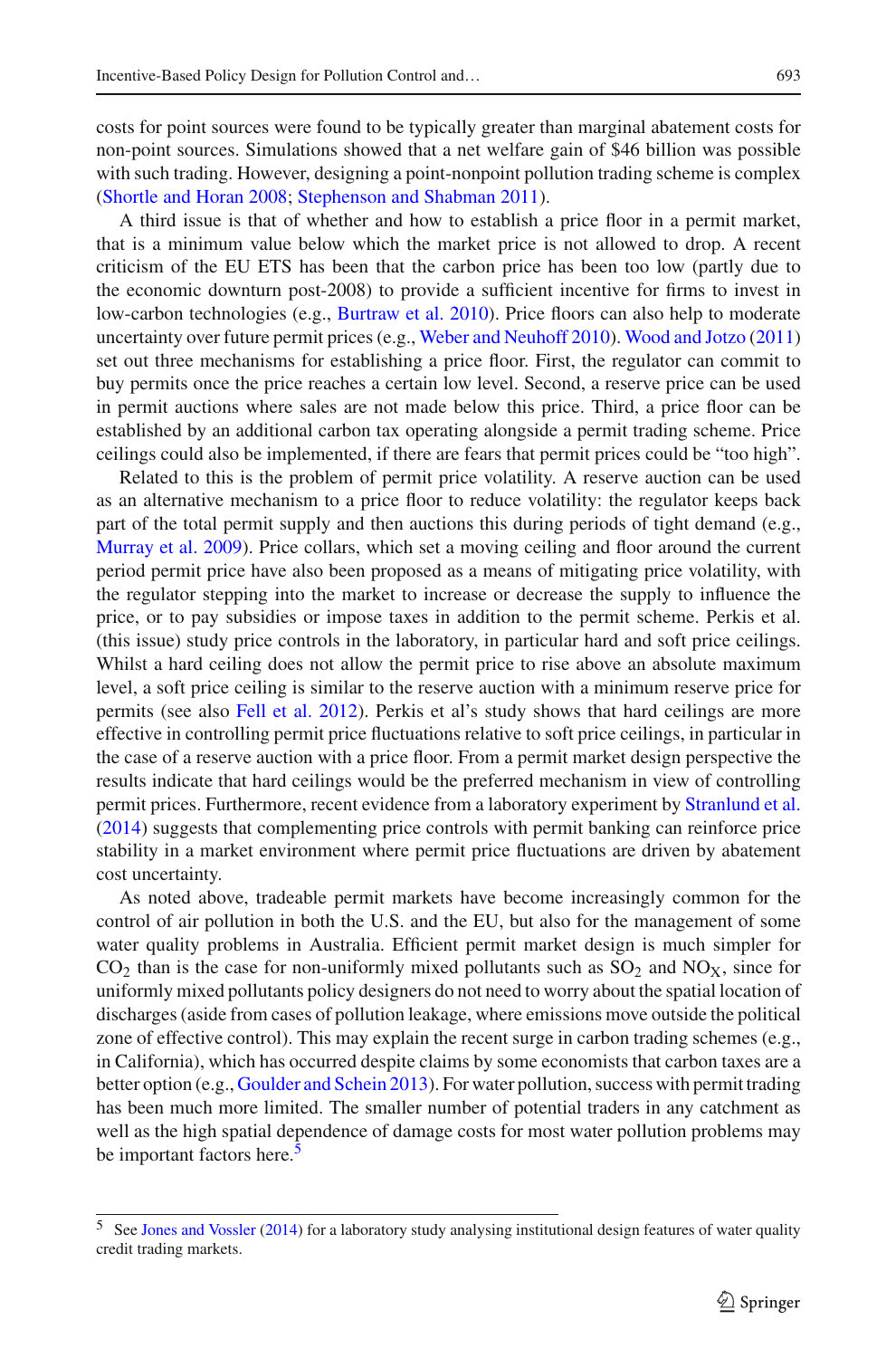#### <span id="page-7-0"></span>**3 Incentive-Based Mechanisms for Biodiversity Conservation**

Conservation efforts are often targeted at private landowners, since many valuable ecosystem services and biodiversity is found on privately-owned land. However, increasing the supply of ecosystem services and biodiversity typically comes at a cost to these private landowners; for example, in deciding to protect a wetland rather than convert it to pasture, or in fencing natural vegetation to protect it from grazing. On the other hand, governments—often the buyers of biodiversity and/or ecosystem services—typically face uncertainty as to how these costs are distributed across landowners. Moreover, it is difficult and costly for the buyer to monitor the actions of landowners if they are offered contracts for undertaking certain land management actions thought to benefit the environment, such as biodiversity enhancement, water quality improvement and reduction of eutrophication (nutrient pollution).

In addition to cost heterogeneity, environmental benefits can also vary spatially across land. The heterogeneous nature of both cost and benefits of land use, and the existence of information asymmetries between regulators and landowners, makes it difficult for policymakers to maximise the net environmental benefits to be delivered by scarce public funds [\(Hajkowicz et al. 2007\)](#page-13-20), due to problems of adverse selection and moral hazard [\(Ferraro](#page-13-21) [2008](#page-13-21); [Fraser 2009](#page-13-22); [White and Sadler 2012](#page-15-8)).

This setting poses formidable challenges to the design of policy mechanisms in being both effective and efficient in delivering environmental benefits. Economists have become increasingly interested in how to incentivize private landowners to change their behaviour in order to increase the supply of environmental goods and ecosystem services (see [Engel et al.](#page-13-1) [2008](#page-13-1)). Throughout the European Union, agri-environmental PES schemes have involved the voluntary opt-in of farmers, who, in return for undertaking a range of management actions, receive fixed payments on a per-hectare basis for land enrolled [\(Hanley et al. 2012\)](#page-14-18). However, the inherent problem underlying such uniform payment schemes is adverse selection, implying that payment levels might not relate to the actual costs of participation for individual landowners, who are over-compensated for their participation due to a lack of information on the part of the regulatory agency regarding the opportunity costs of participation. Moreover, uniform payment schemes may also not enroll those farmers or landowners who can deliver the greatest environmental benefits.

The challenge of revealing landowners' real opportunity costs, in conjunction with attempts to find ways to increase the environmental benefits delivered by participation, has resulted in significant advances in the area of policy design in the last two decades. As mentioned before, maximizing environmental benefits whilst at the same time enhancing participation of farmers given the inherent differences in their opportunity costs is key in view of constrained public funds. An important incentive-based mechanism that can potentially deal with this prob[lem](#page-14-19) [is](#page-14-19) [the](#page-14-19) [conservation](#page-14-19) [auction.](#page-14-19) [Seminal](#page-14-19) [work](#page-14-19) [by](#page-14-19) Latacz-Lohmann and Van der Hamsvoort [\(1997,](#page-14-19) [1998](#page-14-20)) showed that auctions can potentially deal with the issues of adverse selection and lack of cost-effectiveness by promoting price competition amongst landowners for the supply of non-marketed goods. In conservation auctions, landowners tender bids to a regulatory agency (or some other buyer such as a conservation organization or water company) indicating their minimum willingness to accept compensation for undertaking specified conservation actions. The regulatory agency offers conservation contracts to those bidders whose asking price —weighted by the expected environmental benefits of their actions—is most cost-effective first, taking on higher and higher bidders up to some budget constraint or environmental target. Competition with other bidders gives landowners an incentive to moderate their bids, although the fact that the (opportunity) cost of the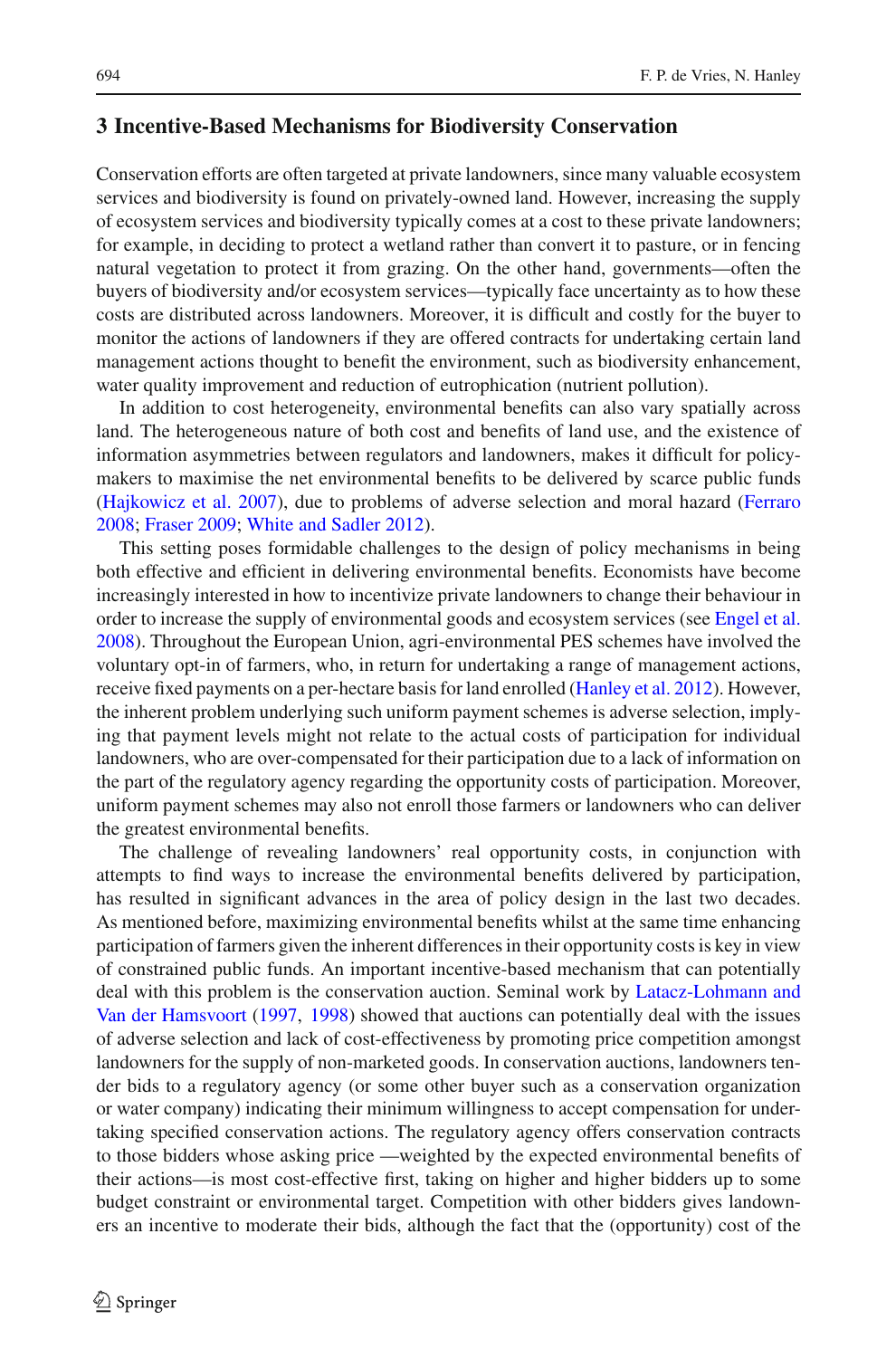environmental action is unobservable to the government allows landowners to still earn an information rent [\(Rolfe and Windle 2011\)](#page-14-21).

Cason and Gangadharan [\(2004](#page-13-23)) test-bed the basic conservation auction in the laboratory. In one of the treatments they vary the auction's information structure by revealing the potential benefits of conservation projects to sellers (landowners). Interestingly, relative to a treatment without providing this information, the overall performance of the auction decreases under the "full" information treatment. The authors argue that this is due to sellers' less accurate representation of the opportunity costs for projects exhibiting high benefits.<sup>6</sup> The finding that information concealment about potential conservation benefits can lead to more efficient auction performance has recently also been confirmed theoretically by [Glebe](#page-13-24) [\(2013\)](#page-13-24). Glebe's study also demonstrates that revealing such information may attract landholders and can thus lead to higher participation rates in the auction, hence making the market "thicker", an issue [to](#page-13-23) [which](#page-13-23) [we](#page-13-23) [will](#page-13-23) [come](#page-13-23) [back](#page-13-23) later.

Cason and Gangadharan [\(2004\)](#page-13-23) further show that the pricing rule matters for auction performance, by comparing a uniform price auction with a discriminatory price auction where successful sellers are paid a contract sum equal to their bid. Their experiment reveals that a conservation auction based on a uniform pricing rule results in some sellers being over-compensated relative to their actual opportunity costs. This result is similar in spirit to the aforementioned inefficiency resulting from a fixed-rate payment scheme (e.g., on a per-hectare basis) as applied in many EU agri-environment schemes. As a result, overall auction performance is improved with a discriminatory pricing rule where the actual price is offered to individ[ual](#page-13-25) [successful](#page-13-25) [sellers.](#page-13-25) [A](#page-13-25) [similar](#page-13-25) [experimental](#page-13-25) [finding](#page-13-25) [is](#page-13-25) [derived](#page-13-25) [in](#page-13-25) Cason and Gangadharan [\(2005\)](#page-13-25) where a uniform price auction is compared with a discriminatory price auction in a context of non-point source pollution. In their experiment a discriminatory auction tends to deliver reductions in non-point source pollution problems more efficiently than a uniform price auction.<sup>7</sup>

Schilizzi and Latacz-Lohman [\(2007](#page-14-22)) extend this work by testing experimentally how a discriminatory price conservation auction compares with an equivalent fixed-rate payment mechanism through the lens of cost-effectiveness, information rents, and economic efficiency. They do so by distinguishing two auction formats: a budget-constrained auction and a targetconstrained auction. In the former auction type the budget is fixed and given but the target (outcome) uncertain; in the target-constrained auction the outcome is predetermined but subject to cost uncertainty. In a static (one-period) market setting the experimental evidence indicates that both auction formats are superior to the fixed-rate payment scheme in terms of overall performance. However, in a dynamic setting the auction's dominance over the fixedrate scheme reduces. This means that when sellers have the opportunity to learn from past decisions and can update their bidding behavior, fixed-rate payment schemes can perform as well as an auction mechanism.

More recent experimental analyses by [Arnold et al.](#page-12-3) [\(2013](#page-12-3)) on budget-constrained discriminatory auctions for conservation reveal that this mechanism may not be able attract the full set of potential bidders (landowners), implying that auctions can actually induce adverse

<span id="page-8-0"></span><sup>&</sup>lt;sup>6</sup> See [Cason et al.](#page-13-26) [\(2003\)](#page-13-26) for a more detailed description of the experimental design in the context of non-point source pollution resulting from agricultural land management, such as fertiliser run-off from fields.

<span id="page-8-1"></span><sup>7</sup> Note that this research does not take into account compliance monitoring. In reality monitoring compliance in agri-environment schemes is often imperfect, resulting in reduced incentives for (some) landholders to comply with land management changes. This can undermine the delivery of conservation benefits and could lead to reduced cost-effectiveness of the auction mechanism. In an experimental study, [Kawasaki et al.](#page-14-23) [\(2012](#page-14-23)) find evidence indicating that, in situations where monitoring landholder compliance is imperfect, the uniform price auction results in overall greater efficiency than the discriminatory price auction.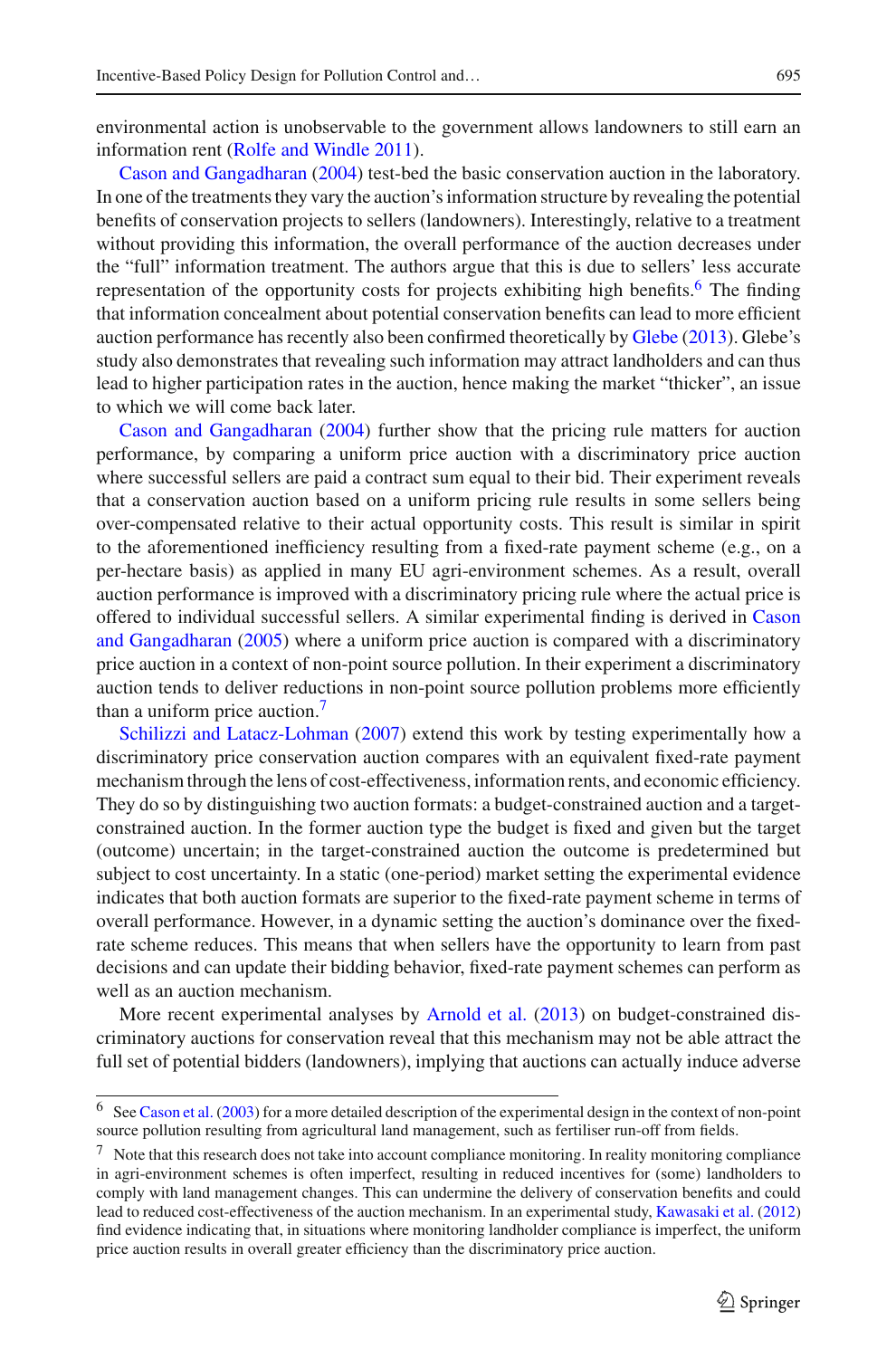selection. This, in turn, can undermine the potential supply of ecosystem services and biodiversity from land. Contrasting the auction institution with screening contracts, they further show by means of laboratory experiments that such contracts may outperform auctions in terms of social welfare. However, in a dynamic auction experiments where bidders can enter and submit offers in any period, [Fooks et al.](#page-13-27) [\(2015](#page-13-27)) show that such auction institutions are more efficient relative to a no-auction baseline. This result could imply that dynamic conservation auctions with endogenous entry may result in "bidder selection" over time and induce bidders to sort themselves into different types. In this respect, allowing for endogenous entry seems to be an interesting design feature which is of relevance for real markets, as this could potentially mitigate the adverse selection problem identified by [Arnold et al.](#page-12-3) [\(2013](#page-12-3)).

Although competition amongst bidders in conservation auctions can lead to improved costeffectiveness, [Rolfe et al.](#page-14-24) [\(2009](#page-14-24)) present results from a conservation auction implemented in an Australian field experiment to study how extending the usual single round auction to a multiple bidding round auction affects performance. Their study shows that such an extension allows landowners to learn and obtain more information during the auction. This is conducive to reducing overall strategic uncertainty, which subsequently leads to a more efficient outcome. An iterated (multi-round) conservation auction has also been studied by [Reeson et al.](#page-14-25) [\(2011](#page-14-25)), but with the additional design feature of a variable, unknown end period of the auction. This revealed two results. The first is that, over time, bidders can observe the location of the other bidders in the landscape. The ability to "observe" bids reduces uncertainty, which is conducive to steering spatial coordination of land management actions. Secondly, not knowing when the auction ends reduces rent seeking behaviour as it encourages subjects to bid more modestly in earlier rounds given subjects will not be able to revise bids downward from an initial high bid once the auction has ended. Although the study by [Reeson et al.](#page-14-25) [\(2011\)](#page-14-25) shows that coordination of landowner behaviour can be "steered" in the laboratory, these kinds of auctions are still relatively rare in practice. Actual conservation auction schemes have generally placed relatively little focus on the spatial coordination of landowner participation in order to improve delivery of biodiversity and ecosystem services across land. This is because implementing auctions with explicit spatial coordination is challenging.

Considerable experience in designing and implementing conservation auctions now exists in Australia, and analysis shows that facilitating sufficiently high levels of participation is crucial to scheme performance, as is the design of the environmental metric used to weight bids [\(Williams et al. 2012](#page-15-9)). Key features impacting on participation included length of contract, complexity of legal agreements, payment schedule, monitoring requirements and communication with potential bidders [\(Whitten et al. 2013](#page-15-10)).

An alternative price-based policy instrument that accounts for the dependency between conservation benefits and spatial connectivity of land parcels is the agglomeration bonus [\(Parkhurst et al. 2002;](#page-14-26) [Parkhurst and Shogren 2007](#page-14-27)). This scheme offers additional payment to landowners who voluntarily enroll parcels of land which lie next to neighbours' land which is also offered for enrolment. [Parkhurst et al.](#page-14-26) [\(2002\)](#page-14-26) show that this mechanism inherently features multiple Nash equilibria which can ranked in terms of the amount of habitat protected, the expected returns to landowners, and net social benefits. Test-bedding the agglomeration bonus in the laboratory, the authors find that habitat fragmentation can significantly be reduced relative to a no-bonus benchmark. Indeed, the experimental results show that subjects were often able to coordinate on the efficient (contiguous) land reserve. [Parkhurst and Shogren](#page-14-27) [\(2007](#page-14-27)) subsequently incorporate a more explicit spatial target into the basic agglomeration bonus scheme. Laboratory evidence indicates that the agglomeration bonus is still able to foster coordination of land management actions but can be more effective depending on the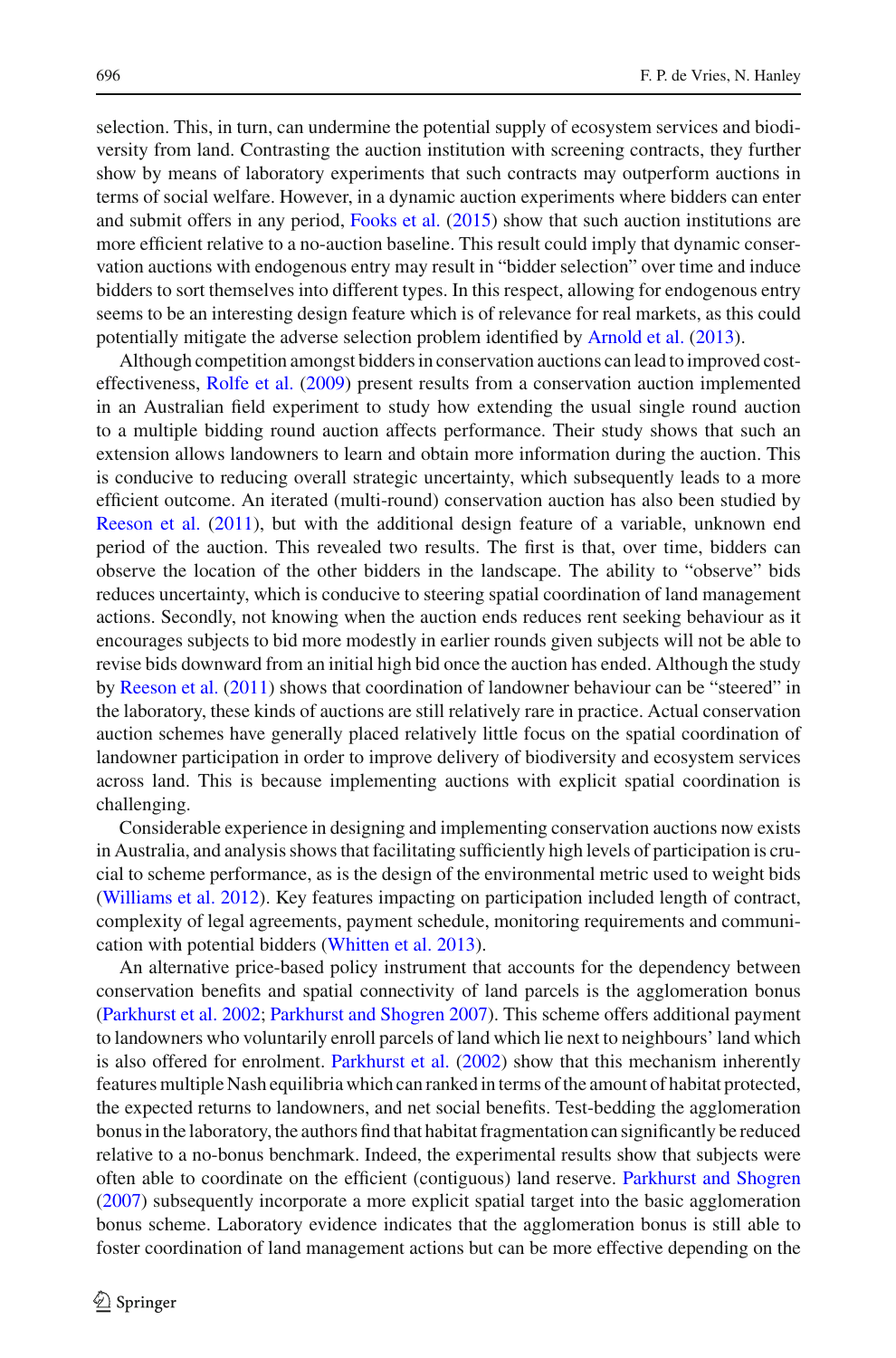type of land reserve targeted (for instance, a corridor style habitat or a single core habitat style).

Banerjee et al. [\(2012\)](#page-12-4) extend this seminal work by examining how spatial coordination is fostered under an agglomeration bonus schemes by varying the group size of subjects (who act as landowners) in a laboratory experiment. They implement a simple (fixed) circular network structure but as main treatment vary the size of the network (i.e., different number of farms in the neighbourhood) in order to test its impact on spatial coordination of landowners and the scheme's effectiveness in generating environmental benefits. The experiment indicates a significant difference in patterns of coordination between groups. In particular, coordinating land management actions is more difficult in the larger network compared to the smaller network. Using a similar kind of network structure but without varying the network size, [Banerjee et al.\(2014\)](#page-13-28) also identify multiple Nash equilibria in the experimental agglomeration bonus scheme, which can lead to coordination failure by not reaching the socially optimal land configuration. However, they show that the information structure available to landholders has implications for the success of the scheme in delivering environmental benefits in that revealing the land management choices of a subject's direct and indirect neighbours enhances the ability to coordinate to the Pareto dominant equilibrium. The policy message is clear: fostering market transparency by revealing landowners' land management actions is likely to improve the environmental outcome in terms of higher conservation benefits generated from spatial connectivity and spatial spillovers.

Whilst this research on the agglomeration bonus mechanism is a promising start, current limitations include the treatment of heterogeneity in landowner and environmental characteristics, and the assumption of common knowledge of payoffs. Perhaps most importantly, the current understanding of the agglomeration bonus does not deal with the adverse selection or (cost) in-efficiency problems since no auction mechanism is used to decide participation. Given this limited degree of landholder participation, these markets can be relatively "thin". A novel incentive mechanism developed by Parkhurst et al. (this issue) to simultaneously address the issue of landholder heterogeneity and to create a thicker market for habitat conservation is called Tradable Set Aside Requirements (TSARs). It builds on the concept of tradeable development rights (habitat/conservation banking), similar in spirit as a market for tradeable pollution permits as discussed in the previous section. The main difference with an agglomeration bonus is that TSARs create an explicit market environment where buyers and sellers can trade conservation. Parkhurst et al. test-bed the TSARs mechanism both with and without an agglomeration bonus. The experimental results overall reveal that TSARs are generally effective in improving the spatial connectivity of habitat. However, when combining TSARs with an agglomeration bonus, the experimental results reveal a trade-off. While on the one hand the environmental effectiveness increases due to enhanced habitat connectivity, the costs are higher compared to the treatment with a TSARs mechanism only.

Two important features highlighted in the aforementioned policy mechanisms is the desirability to foster spatial coordination and allowing for competition between potential suppliers. Yet jointly achieving these objectives is difficult due to a tension between information provision, cooperation and competition. One way forward is to explore spatially-differentiated conservation auctions. However, to enhance environmental outcomes by fostering the contiguity of landholdings, cooperation rather than competition between landowners would likely be much more effective, since cooperation between neighbouring landowners directly increases spatial coordination [\(Windle et al. 2009\)](#page-15-11). So far the existing literature on conservation auctions typically assumes that bids from landowners are independent. That is, the current generation of conservation auctions do not address the issue of spatial coordination and do not incorporate the potential synergies across landowners. However, recently Banerjee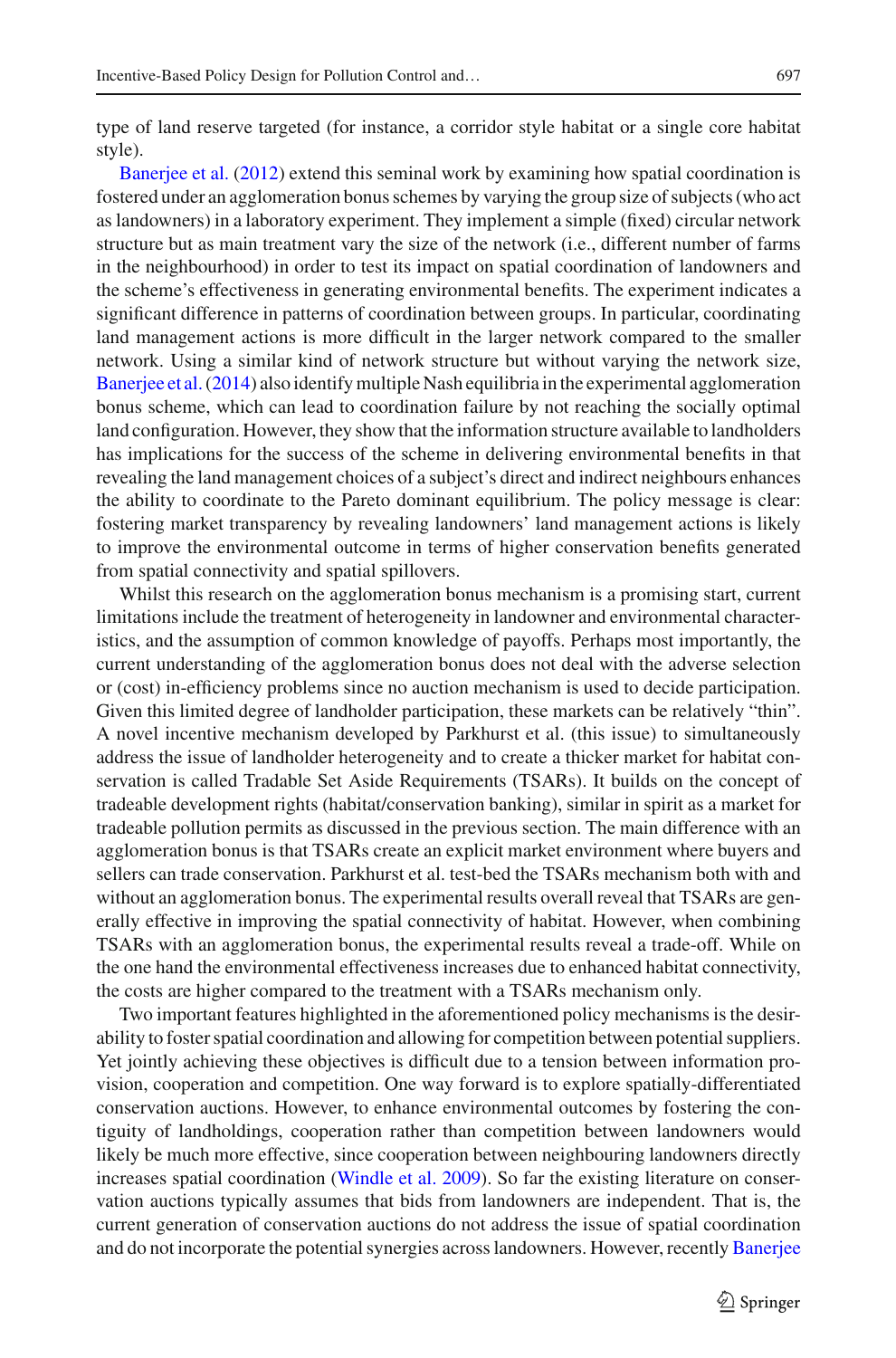et al. [\(2015](#page-13-29)) built spatially adjacent land use management into a conservation auction and tested it in the laboratory as to how information about the regulator's spatial objective impact on subjects' bidding behavior and subsequent auction performance. Interestingly, although disclosing information about the spatial features increases rent seeking among participants, the auction's overall efficiency is unaffected.

#### <span id="page-11-0"></span>**4 Conclusion and Directions for Future Research**

This paper has provided a brief overview of the main economic incentives which have been developed to reduce pollution, to increase the supply of desirable ecosystem services and to enhance biodiversity conservation. Much of the early literature in pollution control economics focused on the problems of efficiently regulating point source emissions of local and regional air and water pollutants, which reflected the dominant environmental concerns of the 1970s. Increasingly, the focus of the literature has moved to non-point source pollution (which is now the main cause of low ecological quality in many European and U.S. water bodies) and to the design of pollution control instruments as part of climate change policies, with the fast growth of (regional) CO<sub>2</sub> markets being particularly important. Price collapses and price volatility in the carbon market have also promoted recent work on improving the functioning of permit markets, along with developing a broader understanding of what motivates firms with regard to their environmental choices rather than the simple cost-minimisation strategies of the early literature. Finally, a literature is emerging on the optimal design of pollution taxes when options exist about how to define the tax base (emissions, inputs, outputs) and how much to differentiate taxes across sectors when administrative and abatement costs differ across sectors and policy choices [\(Shortle et al. 1998;](#page-14-28) [Smulders and Vollebergh 2015\)](#page-14-29). This involves a balancing of the gains and losses of greater complexity in policy design for pollution taxes, which has parallels in the Payment for Ecosystem Services (PES) literature with work by [Armsworth et al.](#page-12-5) [\(2012](#page-12-5)).

Indeed, a large body of work now exists on how best to design PES schemes and incentives which assist in biodiversity conservation. Here, attention is rather on the interaction of one buyer (typically a government or conservation agency) with multiple potential sellers who can increase the supply of such environmental goods by changing how they manage land. One can think here of three main areas of research that still need further investigation.

The first relates to the use of conservation auctions. As has been clear since the late 1990s, auctions have the potential to achieve considerable gains in efficiency in achieving environmental goals such as restoring native vegetation or reducing non-point source pollution from farmland. A considerable degree of practical experience with implementing such auctions has now been attained, mainly in Australia and the United States. However, there are a number of design and implementation issues which require more thought. One is that of achieving spatial coordination in auctions [\(Windle et al. 2009](#page-15-11)), which implies the need for coordination amongst bidders (e.g., if group bids are rewarded). But this then raises a problem over how to deal with collusion amongst bidders, since this can lead to the erosion of cost savings over time. For instance, [Calel](#page-13-30) [\(2012\)](#page-13-30) studies how a joint bid of a group of landholders can be integrated into a conservation auction. Although he finds that coordination of landholder action is improved, auction efficiency is reduced. The second design issue relates to the level of design complexity and the transactions costs of auctions (increasing complexity can deter participation). Another design issue relates to bundling of ecosystem services and biodiversity conservation, whereby bidders offer multiple environmental goods for a single price.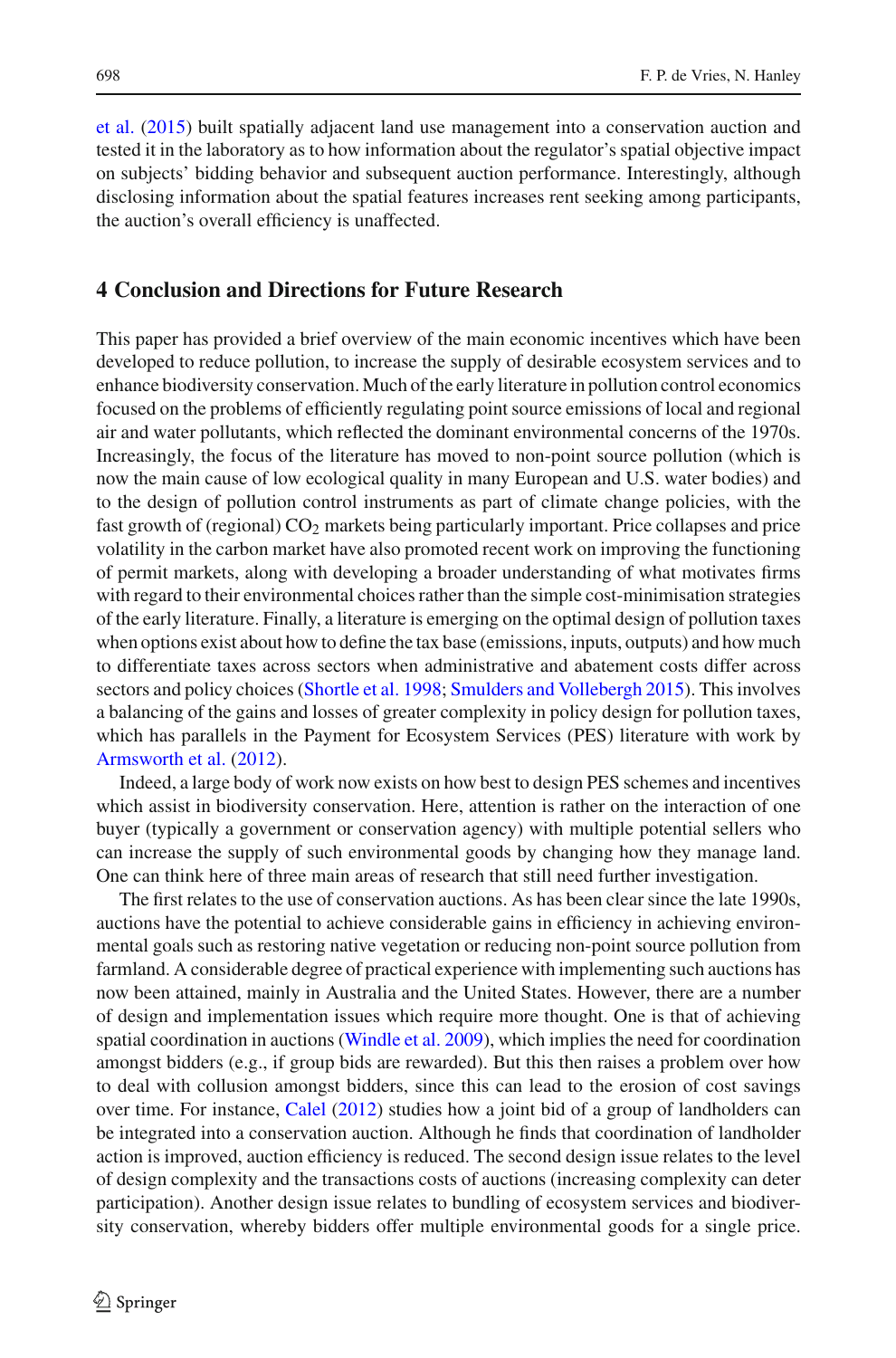We are not aware of any existing conservation auctions with this feature. However, perhaps a worthwhile route to explore is to design auctions by drawing upon features of the Higher Level Stewardship scheme in the UK, where farmers have to offer multiple environmental improvements on their farm or land in return for a higher payment.

A second avenue of research which is needed relates to the design of conservation subsidies (as distinct from auctions). Some papers are starting to emerge on the properties of contracts which pay for environmental outcomes rather than management actions and for contracts which pay for a mix of actions and outcomes [\(Derissen and Quaas 2013;](#page-13-31) White and Hanley, this issue). Paying for environmental outcomes incentivises farmers to produce such outcomes more efficiently, exploits the private information they hold on species distributions and abundance on their land, and avoids the regulator having to monitor hard-to-observe inputs such as conservation effort. However, outcome-based payments transfer risk onto the farmer and imply costs for measuring environmental outcomes.

A third field of useful future research will lie in the closer integration of ecological modelling and ecological indicators with the design of PES-type incentives. Since the aim of such incentives is to increase the supply of environmental goods, understanding how this supply is related to changes in land use and land management is key. Examples include understanding the spatial variability in ecological response across species to changes in land management [\(Armsworth et al. 2012](#page-12-5)); or the ecosystem production function which generates economic benefits, an example being the interactions between wild and commercial pollinators with their ecosystems and with food crops [\(Ehmke et al. 2015](#page-13-32)). Environmental metric design has also been argued to be key to explaining the relative success or failure of conservation auctions [\(Williams et al. 2012\)](#page-15-9), but little effort has been made so far in including the properties of environmental metrics in the optimal design of economic incentives for biodiversity conservation or ecosystem service supply.

**Acknowledgments** The research reported here is derived from work conducted under the Eco-Delivery project [\(http://www.eco-delivery.stir.ac.uk/\)](http://www.eco-delivery.stir.ac.uk/). We are grateful to the European Investment Bank (EIB) for financial support through their EIB-University Research Action Programme (theme Financial and Economic Valuation of Environmental Impacts). The findings, interpretations and conclusions presented are entirely those of the authors and should not be attributed in any manner to the EIB. Any errors remain those of the authors. We thank an anonymous referee for helpful comments on an earlier version.

**Open Access** This article is distributed under the terms of the Creative Commons Attribution 4.0 International License [\(http://creativecommons.org/licenses/by/4.0/\)](http://creativecommons.org/licenses/by/4.0/), which permits unrestricted use, distribution, and reproduction in any medium, provided you give appropriate credit to the original author(s) and the source, provide a link to the Creative Commons license, and indicate if changes were made.

### **References**

- <span id="page-12-1"></span>Aftab A, Hanley N, Kampas A (2007) Co-ordinated environmental regulation: controlling non-point nitrate pollution while maintaining river flows. Environ Res Econ 38:573–593
- <span id="page-12-5"></span>Armsworth PR, Acs S, Dallimer M, Gaston KJ, Hanley N, Wilson P (2012) The cost of policy simplification in conservation incentive programmes. Ecol Lett 15:406–414
- <span id="page-12-3"></span>Arnold MA, Duke JM, Messer KD (2013) Adverse selection in reverse auctions for ecosystem services. Land Econ 89:387–412
- <span id="page-12-2"></span>Atkinson S, Tietenberg T (1987) Economic implications of emissions trading rules for local and regional pollutants. Can J Econ 20:370–386
- <span id="page-12-4"></span>Banerjee S, Kwasnica A, Shortle J (2012) Agglomeration bonus in small and large local networks: a laboratory examination of spatial coordination. Ecol Econ 84:142–152
- <span id="page-12-0"></span>Banerjee S, Secchi S, Fargione J, Polasky S, Kraft S (2013) How to sell ecosystem services: a guide for designing new markets. Front Ecol Environ 11:297–304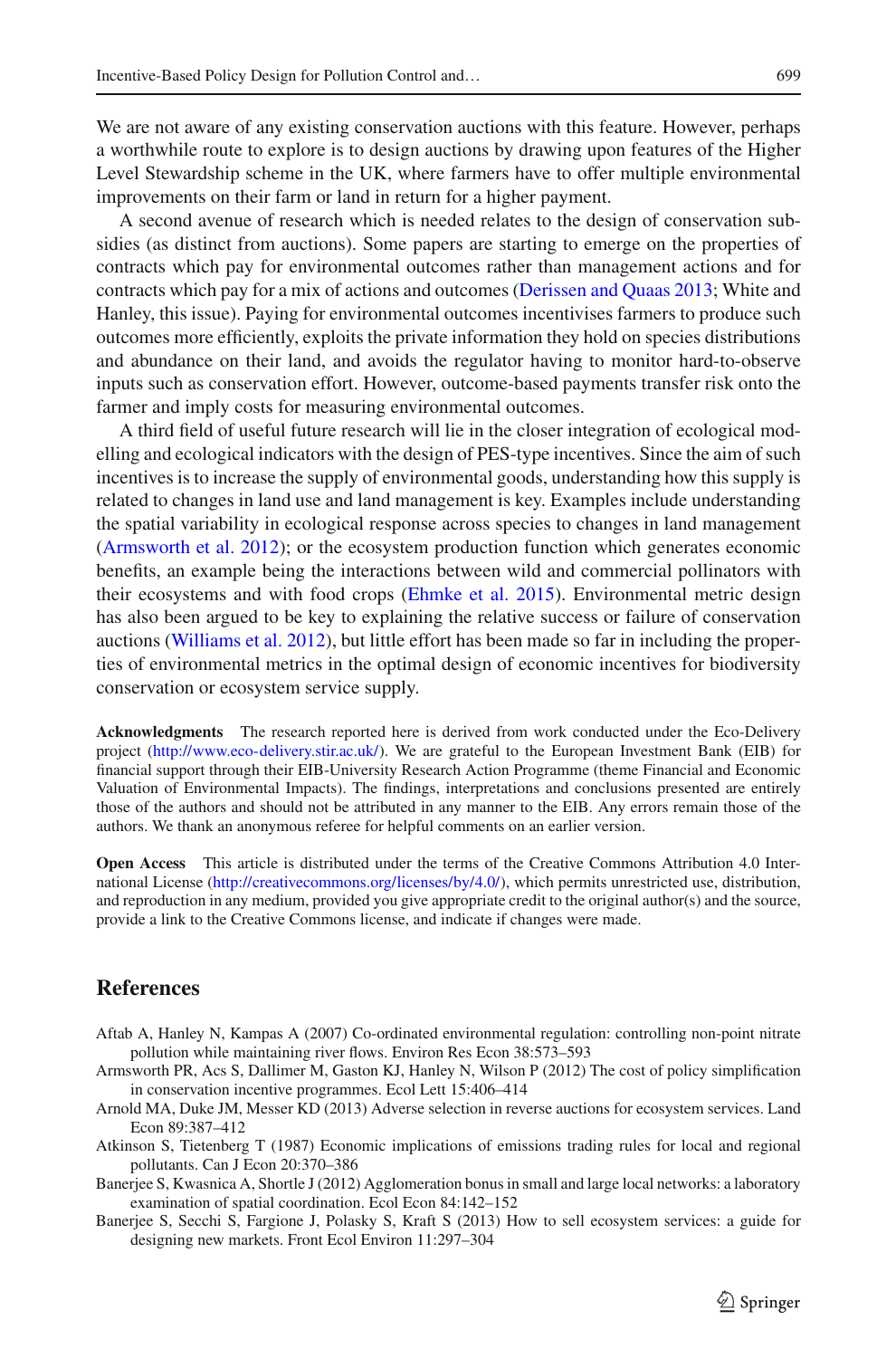- <span id="page-13-28"></span>Banerjee S, de Vries FP, Hanley N, van Soest DP (2014) The impact of information provision on agglomeration bonus performance: an experimental study on local networks. Am J Agric Econ 96:1009–1029
- <span id="page-13-29"></span>Banerjee S, Kwasnica A, Shortle J (2015) Information and auction performance: a laboratory study of conservation auctions for spatially contiguous land management. Environ Res Econ 61:409–431
- <span id="page-13-6"></span>Baumol WJ, Oates WE (1971) The use of standards and prices for the protection of the environment. Swed J Econ 73:42–54
- <span id="page-13-7"></span>Baumol WJ (1972) On taxation and the control of externalities. Am Econ Rev 62:307–322
- <span id="page-13-4"></span>Baumol WJ, Oates WE (1988) The theory of environmental policy, 2nd edn. Cambridge University Press, Cambridge
- <span id="page-13-17"></span>Burtraw D, Palmer K, Kahn D (2010) A symmetric safety valve. Energy Policy 38:4921–4932
- <span id="page-13-9"></span>Cabe R, Herriges JA (1992) The regulation of non-point source pollution under imperfect and asymmetric information. J Environ Econ Manag 22:134–146
- <span id="page-13-30"></span>Calel R (2012) Improving cost-efficiency of conservation auctions with joint bidding. J Environ Econ Policy 1:128–145
- <span id="page-13-23"></span>Cason TN, Gangadharan L (2004) Auction design for voluntary conservation programs. Am J Agric Econ 86:1211–1217
- <span id="page-13-25"></span>Cason TN, Gangadharan L (2005) A laboratory comparison of uniform and discriminative price auctions for reducing non-point source pollution. Land Econ 81:51–70
- <span id="page-13-16"></span>Cason TN, Gangadharan L (2006) Emissions variability in tradable permit markets with imperfect enforcement and banking. J Econ Behav Org 61:199–216
- <span id="page-13-26"></span>Cason TN, Gangadharan L, Duke C (2003) A laboratory study of auctions for reducing non-point source pollution. J Environ Econ Manag 46:446–471
- <span id="page-13-5"></span>Coase R (1960) The problem of social cost. J Law Econ 3:1–44
- <span id="page-13-8"></span>Common M (1977) A note on the use of taxes to control pollution. Scand J Econ 79:345–349
- <span id="page-13-11"></span>Crocker T (1966) Structuring of atmospheric pollution control systems. In: Wolozin H (ed) The economics of air pollution. W.W. Norton, New York
- <span id="page-13-2"></span>Cropper ML, Oates WE (1992) Environmental economics: a survey. J Econ Lit 30:675–740
- <span id="page-13-12"></span>Dales JH (1968) Pollution, property and prices. University of Toronto Press, Toronto
- <span id="page-13-31"></span>Derissen S, Quaas MF (2013) Combining performance-based and action-based payments to provide environmental goods under uncertainty. Ecol Econ 85:77–84
- <span id="page-13-32"></span>Ehmke M, Jones-Ritten C, Shogren J, Panchalingam T (2015) Integrating ecological and economic considerations for pollinator habitat policy. Choices 30(2):1–7
- <span id="page-13-15"></span>Ellerman AD, Joskow P, Harrison D (2003) Emissions trading in the US: experience, lessons, and considerations for greenhouse gases. Pew Center on Global Climate Change, Washington, DC
- <span id="page-13-1"></span>Engel S, Pagiola S, Wunder S (2008) Designing payments for environmental services in theory and practice: an overview of the issues. Ecol Econ 65:663–674
- <span id="page-13-10"></span>European Environment Agency (EEA) (2014) Resource-efficient green economy and EU policies. European Environment Agency, Copenhagen
- <span id="page-13-18"></span>Fell H, Morgenstern RD, Palmer KL (2012) Soft and hard price collars in a cap-and-trade system: a comparative analysis. J Environ Econ Manag 64:183–198
- <span id="page-13-21"></span>Ferraro PJ (2008) Asymmetric information and contract design for payments for environmental services. Ecol Econ 65:810–821
- <span id="page-13-14"></span>Fisher-Vanden K, Olmstead S (2013) Moving pollution trading from air to water: potential, problems, and prognosis. J Econ Perspect 27:147–172
- <span id="page-13-27"></span>Fooks JR, Messer KD, Duke JM (2015) Dynamic entry, reverse auctions, and the purchase of environmental services. Land Econ 91:57–75
- <span id="page-13-13"></span>Fowlie M, Muller N (2013) Market-based emissions regulation when damages vary across sources: What are the gains from differentiation? NBER Working Paper 18801
- <span id="page-13-22"></span>Fraser R (2009) Land heterogeneity, agricultural income foregone and environmental benefits. J Agric Econ 60:190–201
- <span id="page-13-24"></span>Glebe TW (2013) Conservation auctions: Should information about environmental benefits be made public? Am J Agric Econ 95:590–605
- <span id="page-13-3"></span>Gómez-Baggethun E, de Groot R, Lomas PL, Montes C (2010) The history of ecosystem services in economic theory and practice: from early notions to markets and payment scheme. Ecol Econ 69:1209–1218
- Goulder LH, Schein AR (2013) Carbon taxes versus cap and trade: a critical review. Clim Change Econ 4:28 Hajkowicz S, Higgins A,Williams K, Faith DP, Burton M (2007) Optimisation and the selection of conservation
- <span id="page-13-20"></span><span id="page-13-19"></span><span id="page-13-0"></span>contracts. Aust J Agric Res Econ 51:39–56
- Hanley N, Shogren JF, White B (2006) Environmental economics in theory and practice. Palgrave MacMillan, London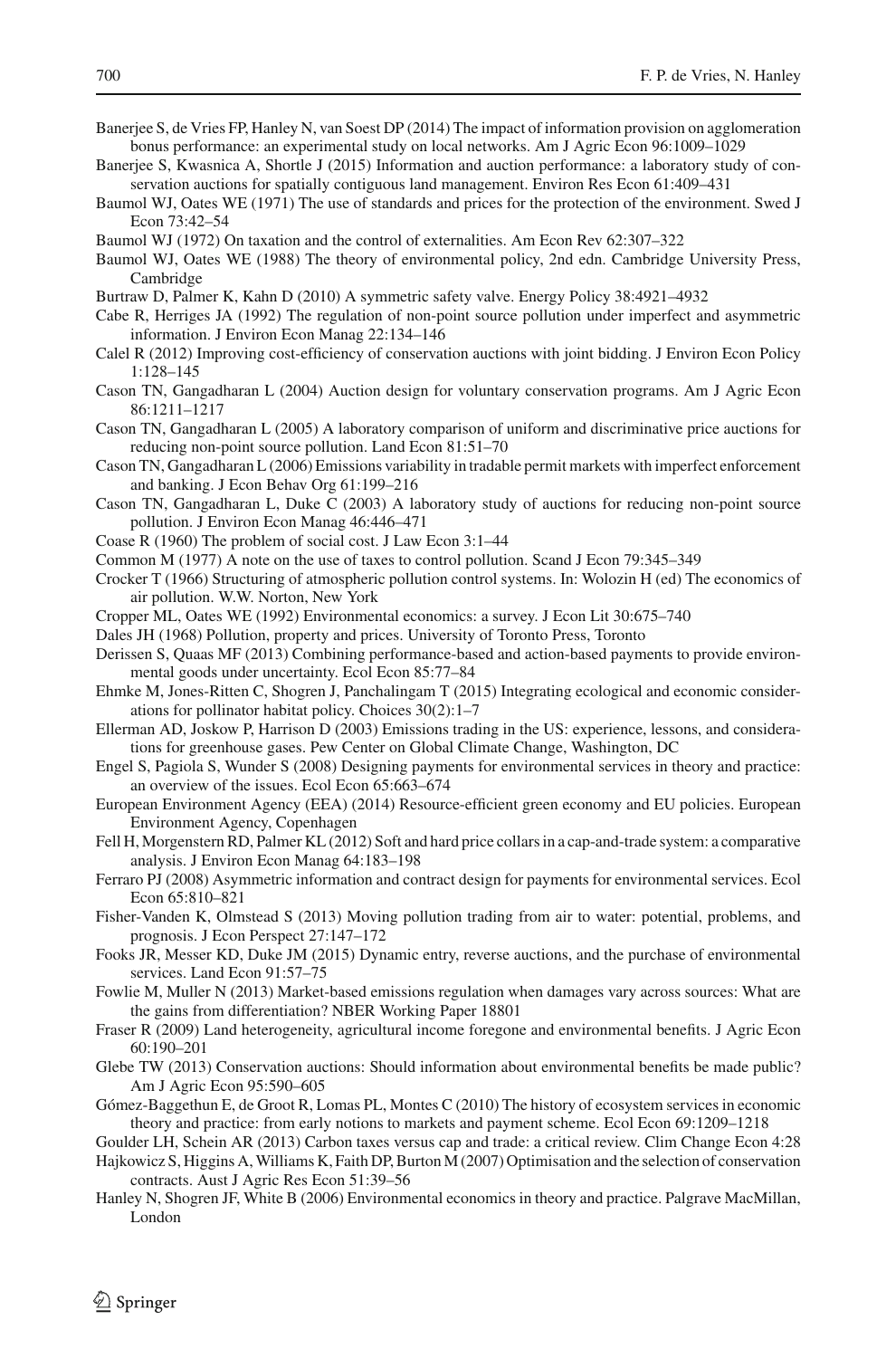- <span id="page-14-18"></span>Hanley N, Banerjee S, Lennox GD, Armsworth PR (2012) How should we incentivize private landowners to 'produce' more biodiversity? Oxf Rev Econ Policy 28:93–113
- <span id="page-14-8"></span>Horan RD, Shortle JS, Abler DG (1998) Ambient taxes when polluters have multiple choices. J Environ Econ Manag 36:186–199
- <span id="page-14-4"></span>Jack BK, Kousky C, Sims KRE (2008) Designing payments for ecosystem services: lessons from previous experience with incentive-based mechanisms. Proc Nat Acad Sci 105:9465–9470
- <span id="page-14-17"></span>Jones LR, Vossler CA (2014) Experimental tests of water quality trading markets. J Environ Econ Manag 68:449–462
- <span id="page-14-6"></span>Karp L, Livernois J (1994) Using automatic tax changes to control pollution emissions. J Environ Econ Manag 27:38–48
- <span id="page-14-23"></span>Kawasaki K, Fujie T, Koito K, Inoue N, Sasaki H (2012) Conservation auctions and compliance: theory and evidence from laboratory experiments. Environ Res Econ 52:157–179
- <span id="page-14-19"></span>Latacz-Lohmann U, Van der Hamsvoort CPCM (1997) Auctioning conservation contracts: a theoretical analysis and an application. Am J Agric Econ 79:407–418
- <span id="page-14-20"></span>Latacz-Lohmann U, Van der Hamsvoort CPCM (1998) Auctions as a means of creating a market for public goods from agriculture. J Agric Econ 49:334–345
- <span id="page-14-0"></span>Millennium Ecosystem Assessment (MEA) (2005) Ecosystems and human well-being: synthesis. Island Press, Washington, DC
- <span id="page-14-2"></span>Miteva DA, Pattanayak SK, Ferraro PJ (2012) Evaluation of biodiversity policy instruments. Oxf Rev Econ Policy 28:69–92
- <span id="page-14-10"></span>Montgomery W (1972) Markets in licences and efficient pollution control programs. J Econ Theory 5:395–418
- <span id="page-14-11"></span>Muller NZ, Mendelsohn R (2009) Efficient pollution regulation: getting the prices right. Am Econ Rev 99:1714–1739
- <span id="page-14-15"></span>Murray BC, Newell RG, Pizer WA (2009) Balancing cost and emissions certainty: an allowance reserve for cap-and-trade. Rev Environ Econ Policy 3:84–103
- <span id="page-14-1"></span>OECD (2010a) Paying for biodiversity: enhancing the cost-effectiveness of payments for ecosystem services. Organisation for Economic Co-operation and Development, Paris
- <span id="page-14-9"></span>OECD (2010b) Taxation. Organisation for Economic Co-operation and Development, Innovation and the Environment, Paris
- <span id="page-14-26"></span>Parkhurst GM, Shogren JF, Bastian C, Kivi P, Donner J, Smith RBW (2002) Agglomeration bonus: an incentive mechanism to reunite fragmented habitat for biodiversity conservation. Ecol Econ 41:305–328

<span id="page-14-27"></span>Parkhurst GM, Shogren JF (2007) Spatial incentives to coordinate contiguous habitat. Ecol Econ 64:344–355

- Parkhurst GM, Shogren JS, Crocker T (2015) Tradable set-aside requirements (TSARs): conserving spatially dependent environmental amenities, Environmental and Resource Economics (in press)
- <span id="page-14-5"></span>Pearce DW (2002) An intellectual history of environmental economics. Annu Rev Energy Environ 27:57–81
- Perkis DF, Cason TN, Tyner WE (2015) An experimental investigation of hard and soft price ceilings in emissions permit markets, Environmental and Resource Economics (in press)
- <span id="page-14-3"></span>Polasky S, Lewis DL, Plantinga AJ, Nelson E (2014) Implementing the optimal provision of ecosystem services. Proc Nat Acad Sci 111:6248–6253
- <span id="page-14-12"></span>Ribaudo MO, Heimlich R, Peters M (2005) Nitrogen sources and Gulf hypoxia: potential for environmental credit trading. Ecol Econ 52:159–168
- <span id="page-14-25"></span>Reeson AF, Rodriguez LC, Whitten SM, Williams K, Nolles K, Windle J, Rolfe J (2011) Adapting auctions for the provision of ecosystem services at the landscape scale. Ecol Econ 70:1621–1627
- <span id="page-14-24"></span>Rolfe J, Windle J, McCosker J (2009) Testing and implementing the use of multiple bidding iterations in conservation auctions: a case study application. Can J Agric Econ 57:287–303
- <span id="page-14-21"></span>Rolfe J, Windle J (2011) Using auction mechanisms to reveal costs for water quality improvements in great barrier reef catchments in Australia. Agric Water Manag 98:493–501
- <span id="page-14-22"></span>Schilizzi S, Latacz-Lohman U (2007) Assessing the performance of conservation auctions: an experimental study. Land Econ 83:497–515
- <span id="page-14-7"></span>Segerson K (1988) Uncertainty and incentives for nonpoint pollution control. J Environ Econ Manag 15:87–98

<span id="page-14-13"></span>Shortle JS, Horan RD (2008) The economics of water quality trading. Int Rev Environ Res Econ 2:101–133

- <span id="page-14-28"></span>Shortle JS, Horan RD, Abler DG (1998) Research issues in nonpoint pollution control. Environ Res Econ 11:571–585
- <span id="page-14-29"></span>Smulders S, Vollebergh HRJ (2015) Choosing corrective taxes in the presence of administration cost, paper presented at EAERE conference, Helsinki. [www.eaere2015.org.](www.eaere2015.org) Accessed 10 Aug 2015
- <span id="page-14-14"></span>Stephenson K, Shabman L (2011) Rhetoric and reality of water quality trading and the potential for market-like reform. J Am Water Res Assoc 47:15–28
- <span id="page-14-16"></span>Stranlund JK, Murphy JJ, Spraggon JM (2014) Price controls and banking in emissions trading. J Environ Econ Manag 68:71–86